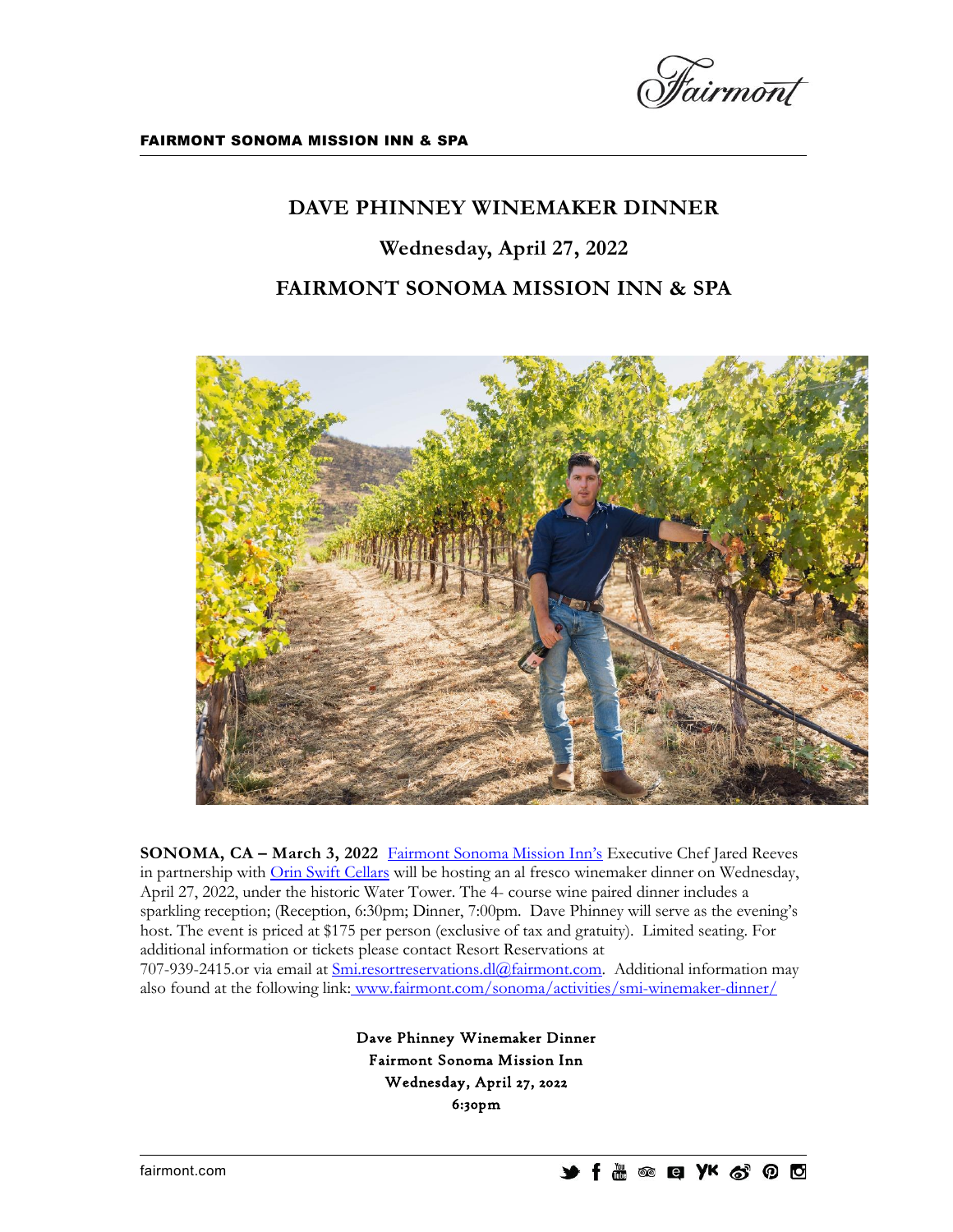

## *Foie Gras Parfait, Brioche Waffles, Tea-Soaked Raisins & Maple*  L'usine Sta. Rita Hills

*Lamb Saddle Carpaccio, Garlic Aioli, Crispy Sunchokes & Black Olive "Licorice"* Eight Years in the Desert

*28 Day Dry-Aged Flannery Striploin, Truffled Corn, Bone Marrow Butter & Bordelaise* Papillon

*Dark Chocolate Graham Cracker Tart, Toasted Black Pepper Meringue, Blackberry Caramel* Machete

*\$175.00 per person (exclusive of tax and gratuity) –*

For reservations and/or further information please contact: Resort Reservations at 707-939-2415 or via email at *Smi.resortreservations.dl@fairmont.com* 

Dave Phinney's pivotal encounter with wine came in 1995. He was a junior at the University of Arizona, studying in Florence, Italy, for a semester, traveling with a college friend whose family was involved in wine in California. Dave fell for the vineyards, the farming and the wine. While that instant love may not be unusual, what Dave has done with his passion is wholly original – building Orin Swift into an international wine brand hailed for the quality and creativity of its approach, labels and winemaking. After that Italy trip, Dave, who had been a political science major, returned to college and jumped into the agriculture program, planting experimental vineyards with the help of a professor. After graduating, he went back to California. Dave grew up in Los Angeles – both his parents were professors – but he headed to Napa Valley, sending out 50 resumes to apply for a job working harvest, eventually connecting with Robert Mondavi Winery. In 1997, he moved to Whitehall Lane, where he learned about winemaking and met Kim, the woman he would marry (they now have two children). In 1998, Dave started Orin Swift, which combines his father's middle and mother's maiden names. The brand, and the praise for it, has grown steadily, and Dave has continued to show his deft touch with blending, his curiosity about varieties, and his bold, inventive style that builds on a sense of artistry and instinct. "There's a soul to this business," Dave says. "That soul isn't just from the people who make wine, it's everyone who loves wines that make them feel something."

Renowned for natural mineral waters, unparalleled charm and gracious service, Fairmont Sonoma Mission Inn & Spa is located 40 miles north of San Francisco's Golden Gate Bridge in the famed Sonoma Valley, the heart of Northern California's wine country. A recipient of both the AAA-Four Diamond and Mobil-Four Star Award, the resort consistently provides the country's finest European spa experience. For reservations please call 1-800-441-1414 or (707) 938-9000, or visit the Inn's website at [www.fairmont.com/sonoma.](http://www.fairmont.com/sonoma)

fairmont.com | group.accor.com

*###*